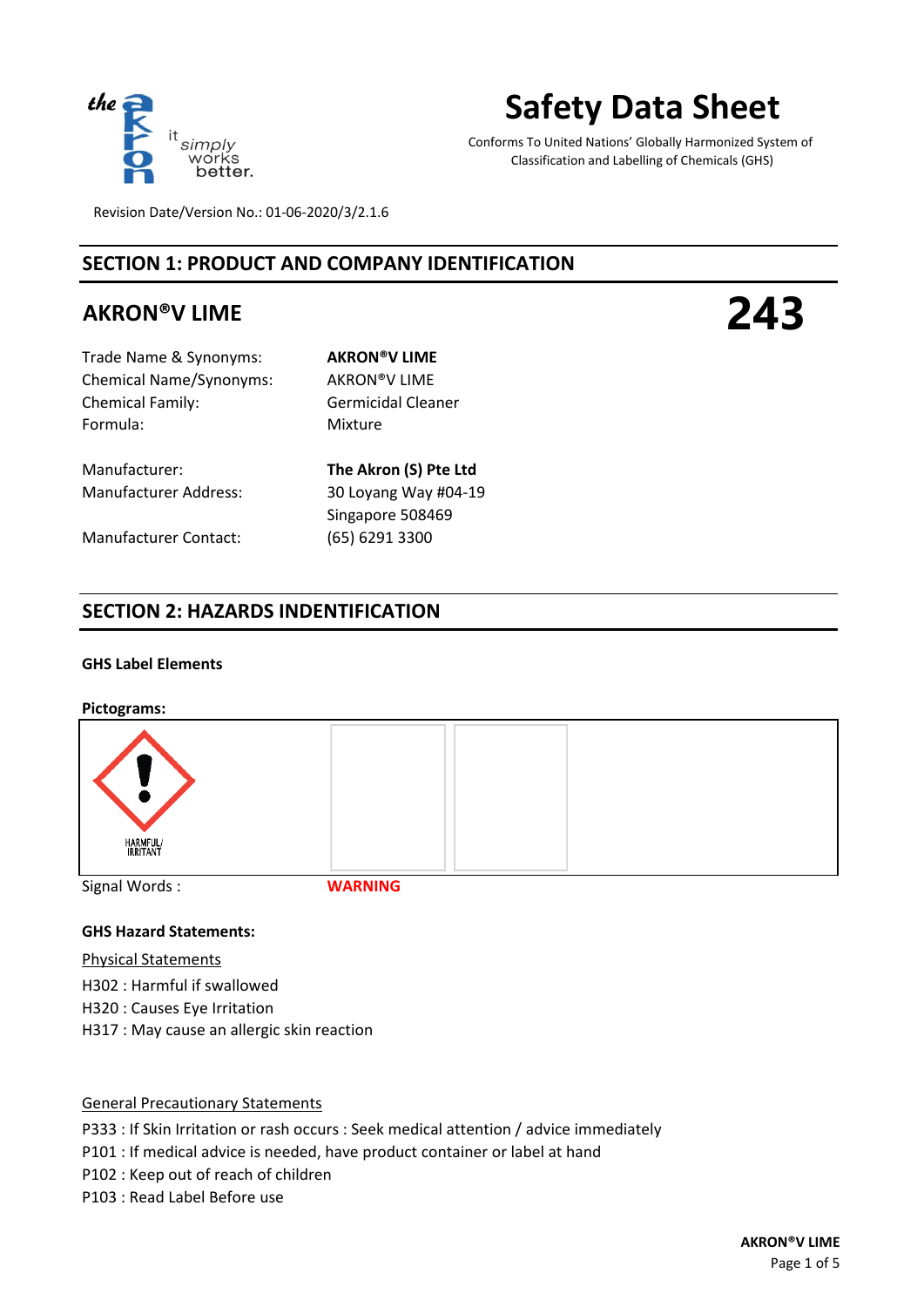### P202 : Do not handle until all safety precautions have been read and understood

GHS Precautionary Equipments Advised To Be Used:



### **SECTION 3: COMPOSITION & INFORMATION ON PRODUCT**

### **Hazard Identification of Product:**

| <b>Substance Identification</b> | CAS No.   | Percentage |
|---------------------------------|-----------|------------|
| <b>Blend of Surfactants</b>     |           | < 10%      |
| Benzalkonium Chloride           | 8001-54-5 | $3%$       |
| Fragrance                       | 0         | < 8%       |
| Dye                             | O         | < 0.05%    |
|                                 |           |            |
|                                 |           |            |

Chemical Family: Germicidal Cleaner

Product Description/Identity: A blend of disinfectant and surfactants, fragrances and dye.

# **SECTION 4: FIRST AID MEASURES**

### **Inhalation:**

P304 : If Inhaled : if uncomfortable breathing occurs, Remove victim to fresh air and keep at rest in a position comfortable for breathing.

### **Skin Contact:**

P333 : If Skin Irritation or rash occurs : Seek medical attention / advice immediately P302 : If on Skin : wash off affected area with water and mild soap. If persistent irritation is apparent, obtain immediately medical advice.

### **Eye Contact:**

P305 : If In Eyes : Rinse immediately the eyes with plenty of water for at least 15 minutes. If signs of tissue damage or persistent irritation is apparent obtain immediate medical advice.

### **Ingestion:**

P301 : If Swallowed : Rinse mouth with water , seek immediate medical attention. P331 : Do Not induce vomiting

# **SECTION 5: FIRE FIGHTING MEASURES**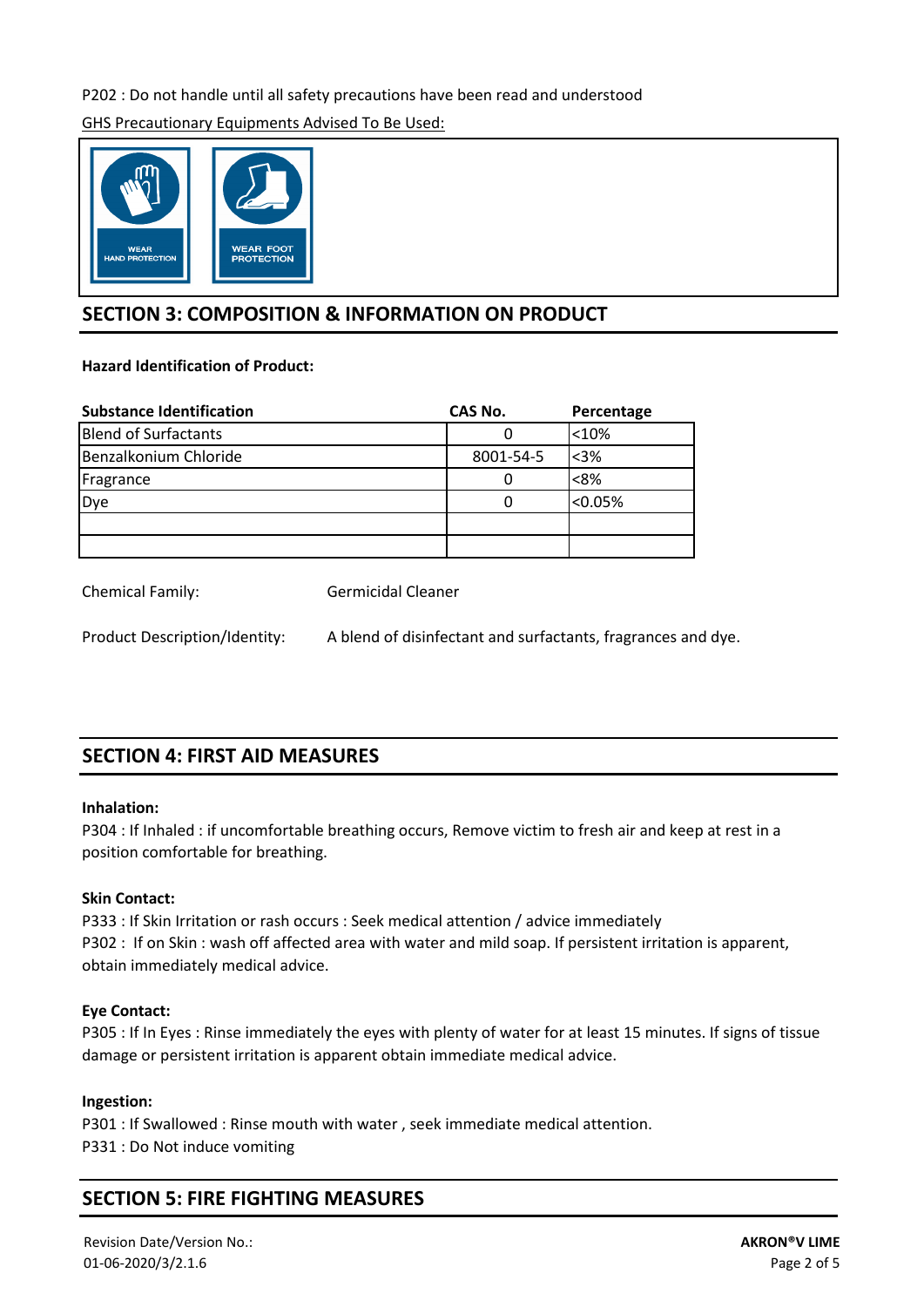**Extinguishing Method:** This Product is not flammable , therefore there is no fire hazard issue

**Specific Hazards:**  This Product is not flammable , therefore there is no fire hazard issue

### **Specific Methods:**

This Product is not flammable, therefore there is no specific method

### **SECTION 6: ACCIDENTAL RELEASE MEASURES**

**Personal Precautions:**  Refer to section 2, PPE Advisory

### **Methods for Cleaning Up:**

Pick up an absorbent material or flush away with water

### **Environmental Precautions:**

P501 : Dispose of contents / containers accordance to singapore regulations

### **SECTION 7: HANDLING AND STORAGE**

### **Handling of Product:**

P403 : Store in a well ventilated place

### **Storage Area Specification:**

· P402+404: Store in a dry place. Store in a closed container. · P410+403: Protect from sunlight. Store in a well ventilated place.

### **SECTION 8: EXPOSURE CONTROL / PERSONAL PROTECTION**

**Respiratory Protection:**  Refer to section 2, PPE Advisory

**Eye Protection:** Refer to section 2, PPE Advisory

### **Skin Protection:**

Avoid **prolonged** skin contact. Use chemical resistant gloves as needed.

# **SECTION 9: PHYSICAL AND CHEMICAL PROPERTIES**

Revision Date/Version No.: 01-06-2020/3/2.1.6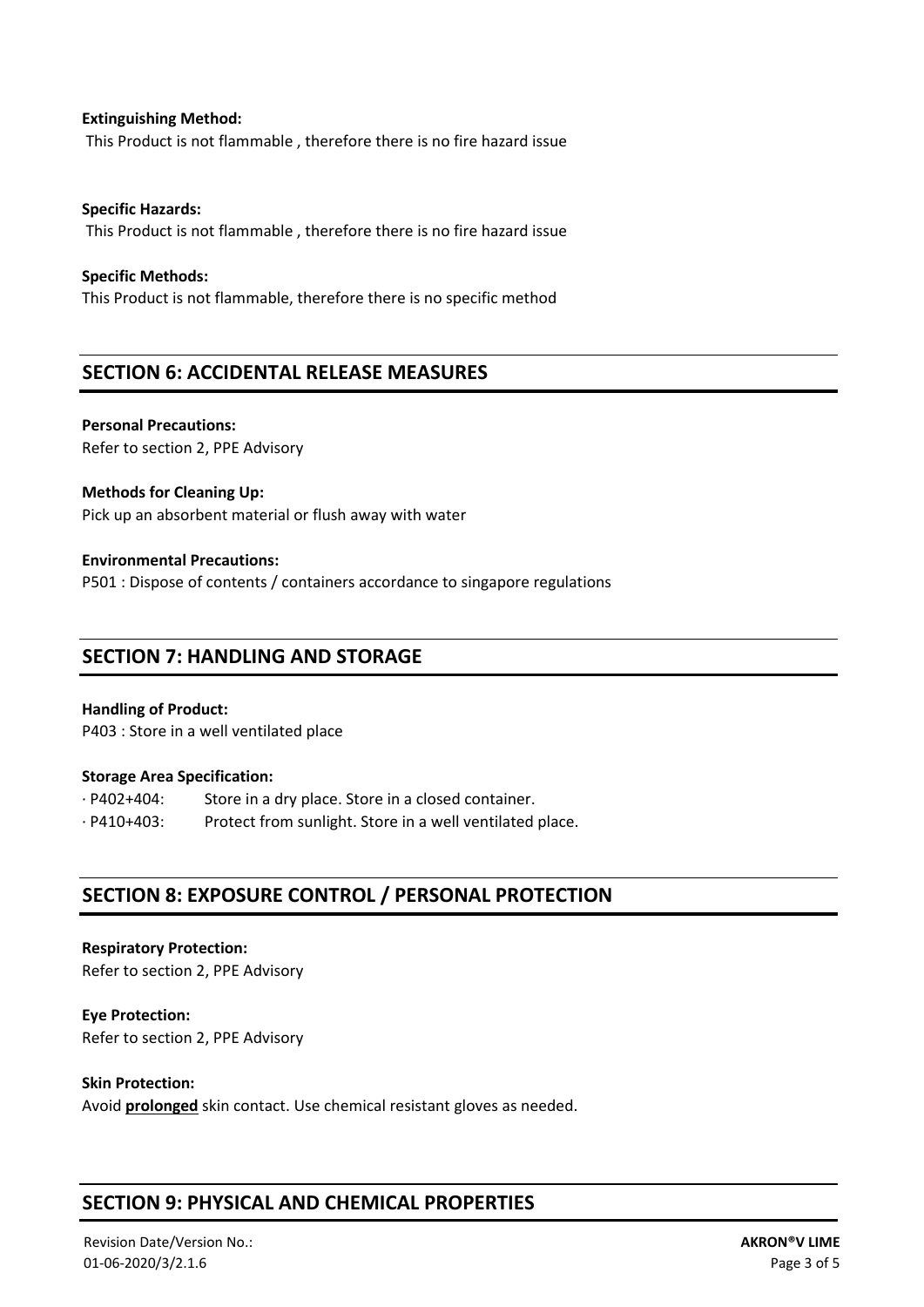| Physical:                             | Liquid        |                                                                                            |  |  |  |
|---------------------------------------|---------------|--------------------------------------------------------------------------------------------|--|--|--|
| Appearance:                           | Clear         |                                                                                            |  |  |  |
| Color:                                | Green         |                                                                                            |  |  |  |
| Odour:                                | Lime Floral   |                                                                                            |  |  |  |
| Specific Gravity:                     | $1.01 - 1.06$ |                                                                                            |  |  |  |
| p.H Value:                            | $9.0 - 10.0$  |                                                                                            |  |  |  |
| Flash Point:                          | N.A           |                                                                                            |  |  |  |
| Solubility In Water:                  | 4             | 1- Insoluble / 2-inadequate / 3- Slightly Soluble / 4-Soluble / 5-Highly Soluble           |  |  |  |
| <b>Foaming Tendency:</b>              | 3             | 1- No foam / 2-Slight Foam / 3-Moderate Foaming / 4-High Foaming / 5-Ultra High<br>Foaming |  |  |  |
| Phosphate Content as Percentage: N.A. |               |                                                                                            |  |  |  |
| Shelf Life of Product:                |               | 1 Year, under sealed condition                                                             |  |  |  |

### **SECTION 10: STABILITY AND REACTIVITY**

#### **Stability:**

Stable at normal conditions.

### **Material To Avoid:**

Avoid contact with strong oxidizing materials and bleaching solution.

### **Hazardous Decomposition Procedures:**

Thermal decomposition may produce oxides of carbon.

### **SECTION 11: TOXICOLOGICAL INFORMATION**

Based on the ingredients in this composition and their concentrations this product is harmful by ingestion and may be sometimes irritating when pure.

This Product has not been tested against animals as subjects, based on knowledge and ingredients in this composition this product is harmful by ingestion

### **SECTION 12: ECOLOGICAL INFORMATION**

Biodegradability: Yes Fish Toxicity: No Other Information: Not available

### **SECTION 13: DISPOSAL CONSIDERATION**

Container remains hazardous when empty, continue to observe all precautions as stated Please kindly refer to Local authorities for any disposal regulations. P501 : Dispose of contents / containers accordance to singapore regulations

### **SECTION 14: TRANSPORTATION INFORMATION**